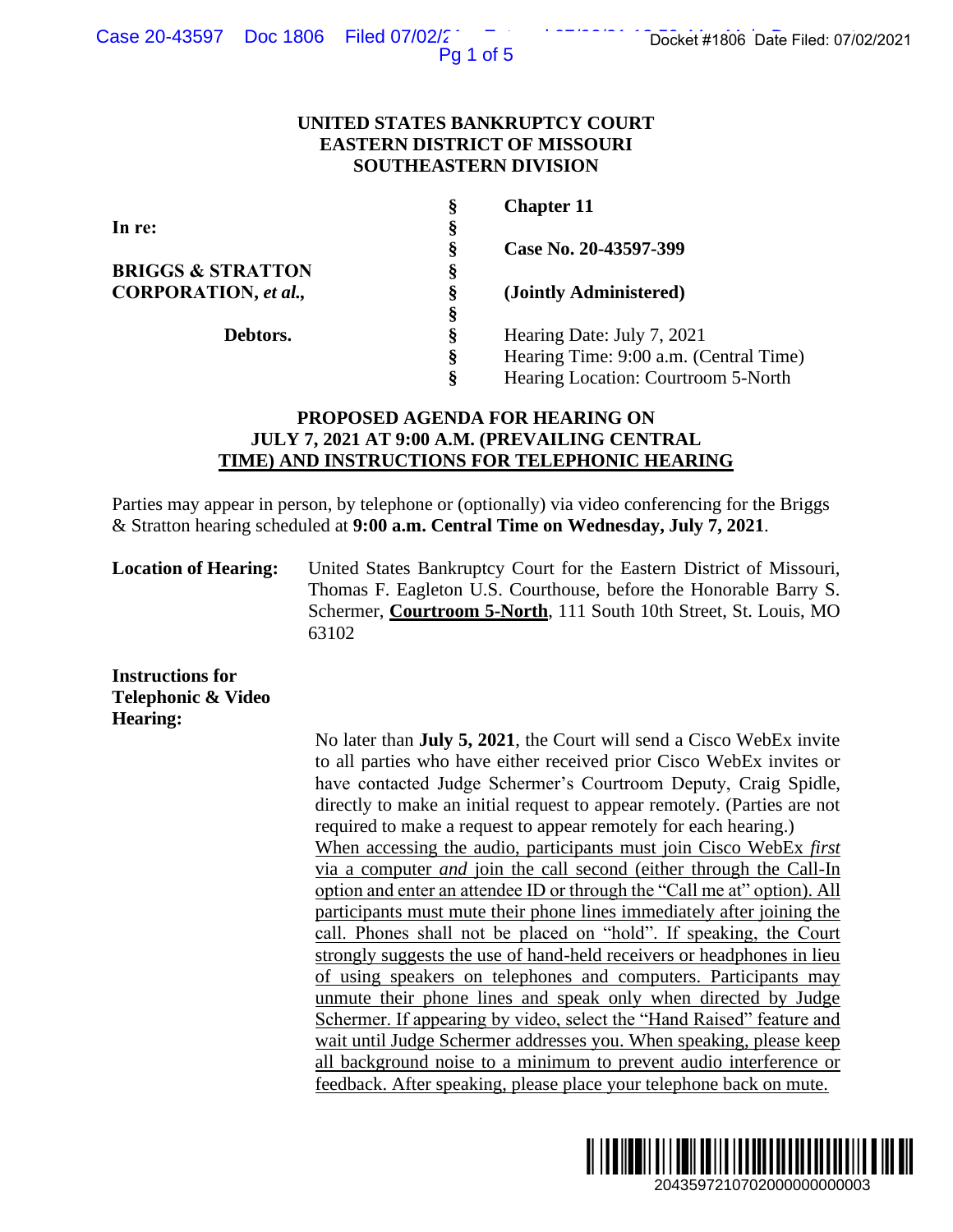## Case 20-43597 Doc 1806 Filed 07/02/21 Entered 07/02/21 12:59:44 Main Document Pg 2 of 5

If there is a problem connecting to Cisco WebEx audio, please disconnect your phone line and re-dial. If there is an issue gaining access to the video feed, please log out of Cisco WebEx then login. If the issue persists, please e-mail Mr. Spidle at [Craig\\_Spidle@moeb.uscourts.gov](mailto:Shontelle_McCoy@moeb.uscourts.gov) promptly and we will work on resolving the issue.

The Court's official announcement will be posted on the Court's website: [https://www.moeb.uscourts.gov/sites/moeb/files/BSS-](https://www.moeb.uscourts.gov/sites/moeb/files/BSS-Appearances_for_Briggs_Stratton_ATT_call_info.pdf)[Appearances\\_for\\_Briggs\\_Stratton\\_ATT\\_call\\_info.pdf](https://www.moeb.uscourts.gov/sites/moeb/files/BSS-Appearances_for_Briggs_Stratton_ATT_call_info.pdf) and [https://www.moeb.uscourts.gov/briggs-stratton-corporation-et-al.](https://www.moeb.uscourts.gov/briggs-stratton-corporation-et-al) Instructions for appearances may also be found on [http://www.kccllc.net/briggs.](http://www.kccllc.net/briggs)

| PLAN ADMINISTRATOR'S MOTIONS AND OBJECTIONS TO CLAIMS |                                                                                                                                                                                                                                                                                        |                            |  |
|-------------------------------------------------------|----------------------------------------------------------------------------------------------------------------------------------------------------------------------------------------------------------------------------------------------------------------------------------------|----------------------------|--|
| <b>Item Number</b>                                    | Objection                                                                                                                                                                                                                                                                              | <b>Attorney Presenting</b> |  |
|                                                       | Administrator's<br>Plan<br>The<br>Seventeenth<br>Omnibus Objection to Claims on Grounds that<br>Such Claims are Late Filed [Docket No. 1707]<br>- ADJOURNED TO AUGUST 5, 2021<br><b>HEARING.</b>                                                                                       | Julie Dyas Goldberg        |  |
|                                                       | <b>Related Documents:</b><br>Letter to the Court by Greg Heitz (Exacto<br>Spring Corporation) re: Notice and Plan<br>Administrator's<br>Seventeenth<br>Omnibus<br>Objection to Claims on Grounds that Such<br>Claims are Late Filed [Docket No. 1723] -<br><b>RESOLVED.</b>            |                            |  |
|                                                       | Notice of Withdrawal of Objection as to<br>Certain Claims [Docket No. 1746].<br>Delta Systems, Inc.'s Response to Plan<br>Administrator's<br>Seventeenth<br>Omnibus<br>Objection to Claims on Grounds that Such<br>Claims are Late Filed [Docket No. 1762] –<br><b>RESOLVED.</b>       |                            |  |
| $\overline{2}$                                        | The Plan Administrator's Eighteenth Omnibus<br>Objection to Claims on Grounds that Such<br>Claims Have Been Amended and Superseded<br>[Docket No. 1765].<br><b>Related Documents:</b><br>Letter to the Court by John Patrick Ford re:<br>Notice of the Plan Administrator's Eighteenth | Julie Dyas Goldberg        |  |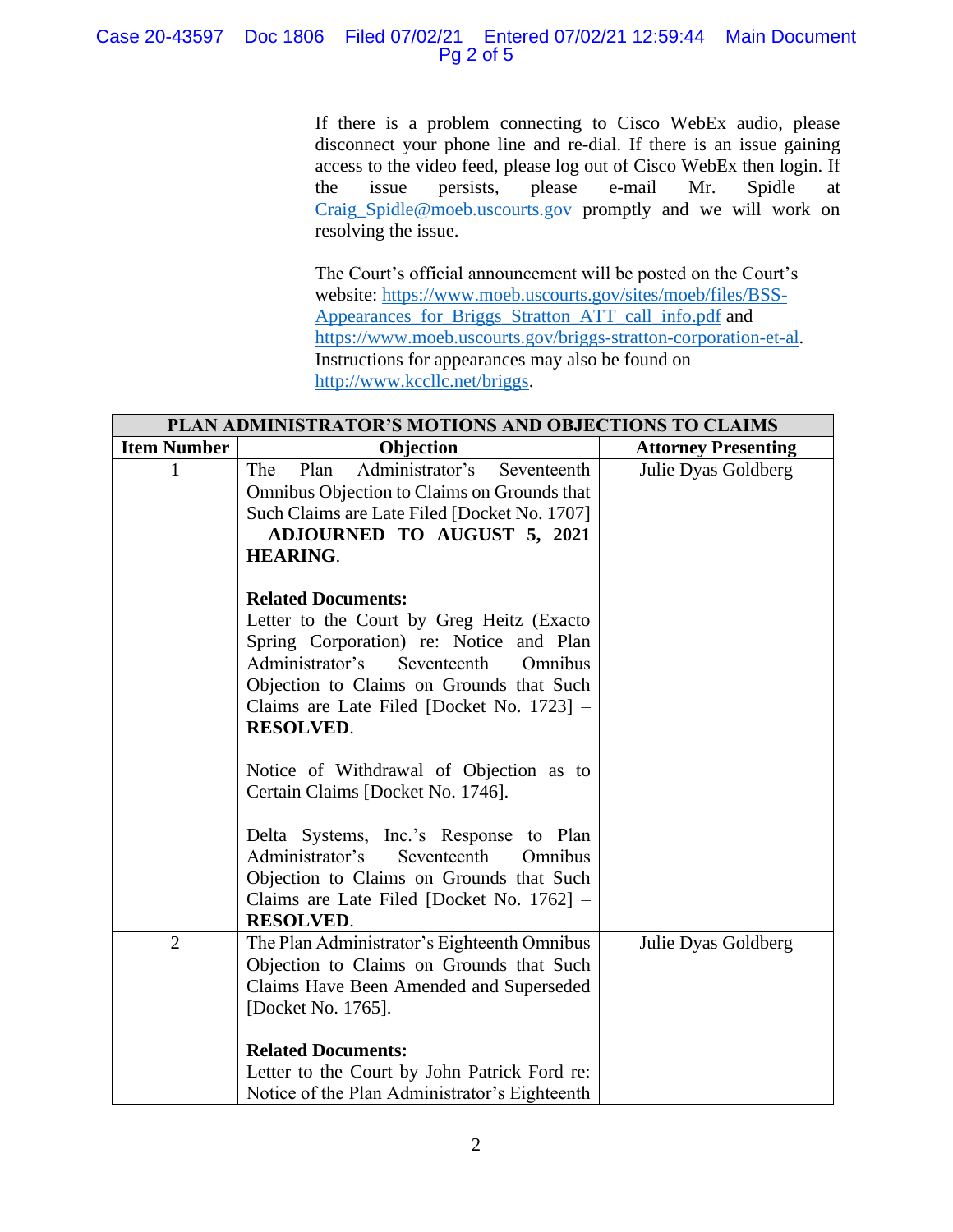| Omnibus Objection to Claims on Grounds that<br>Such Claims Have Been Amended and<br>Superseded [Docket No. 1791].                                                                            |  |
|----------------------------------------------------------------------------------------------------------------------------------------------------------------------------------------------|--|
| A.B. Boyd Co.'s Response to the Plan<br>Administrator's Eighteenth Omnibus<br>Objection to Claims on Grounds that Such<br>Claims Have Been Amended and Superseded<br>[Docket No. 1800].      |  |
| Aavid-Allcast, LLC's Response to the Plan<br>Administrator's Eighteenth Omnibus<br>Objection to Claims on Grounds that Such<br>Claims Have Been Amended and Superseded<br>[Docket No. 1801]. |  |
| Kentucky Workers' Compensation Funding<br>Commission's Response to the Plan<br>Administrator's Eighteenth<br>Omnibus<br>Objection.                                                           |  |

| <b>MOTION FOR RELIEF</b> |                                            |                            |  |  |
|--------------------------|--------------------------------------------|----------------------------|--|--|
| <b>Item Number</b>       | <b>Objection</b>                           | <b>Attorney Presenting</b> |  |  |
| 3                        | Notice of Hearing and Combined Motion for  | Attorneys for Andre Segal, |  |  |
|                          | Relief from the Automatic Stay [Docket No. | Suzanna Segal, and SAAS,   |  |  |
|                          | $1779$ ] - ADJOURNED TO AUGUST 5,          | LLP                        |  |  |
|                          | 2021 HEARING.                              |                            |  |  |
|                          |                                            |                            |  |  |
|                          | <b>Related Documents:</b>                  |                            |  |  |
|                          | No related documents.                      |                            |  |  |

| <b>OBJECTION TO PROPOSED ASSUMPTION AND ASSIGNMENT OF</b> |                                                |                            |  |
|-----------------------------------------------------------|------------------------------------------------|----------------------------|--|
| <b>EXECUTORY CONTRACTS AND UNEXPIRED LEASES</b>           |                                                |                            |  |
| <b>Item Number</b>                                        | Objection                                      | <b>Attorney Presenting</b> |  |
| 4                                                         | Deere & Company's Limited Objection and        | Attorneys for Deere &      |  |
|                                                           | Reservation of Rights [Docket No. 858] -       | Company                    |  |
|                                                           | ADJOURNED TO AUGUST 5, 2021                    |                            |  |
|                                                           | <b>HEARING.</b>                                |                            |  |
|                                                           |                                                |                            |  |
|                                                           | <b>Related Documents:</b>                      |                            |  |
|                                                           | Capitol Securities Management, Inc.'s Letter   |                            |  |
|                                                           | to the Court re: Final Dissolution [Docket No. |                            |  |
|                                                           | 1712].                                         |                            |  |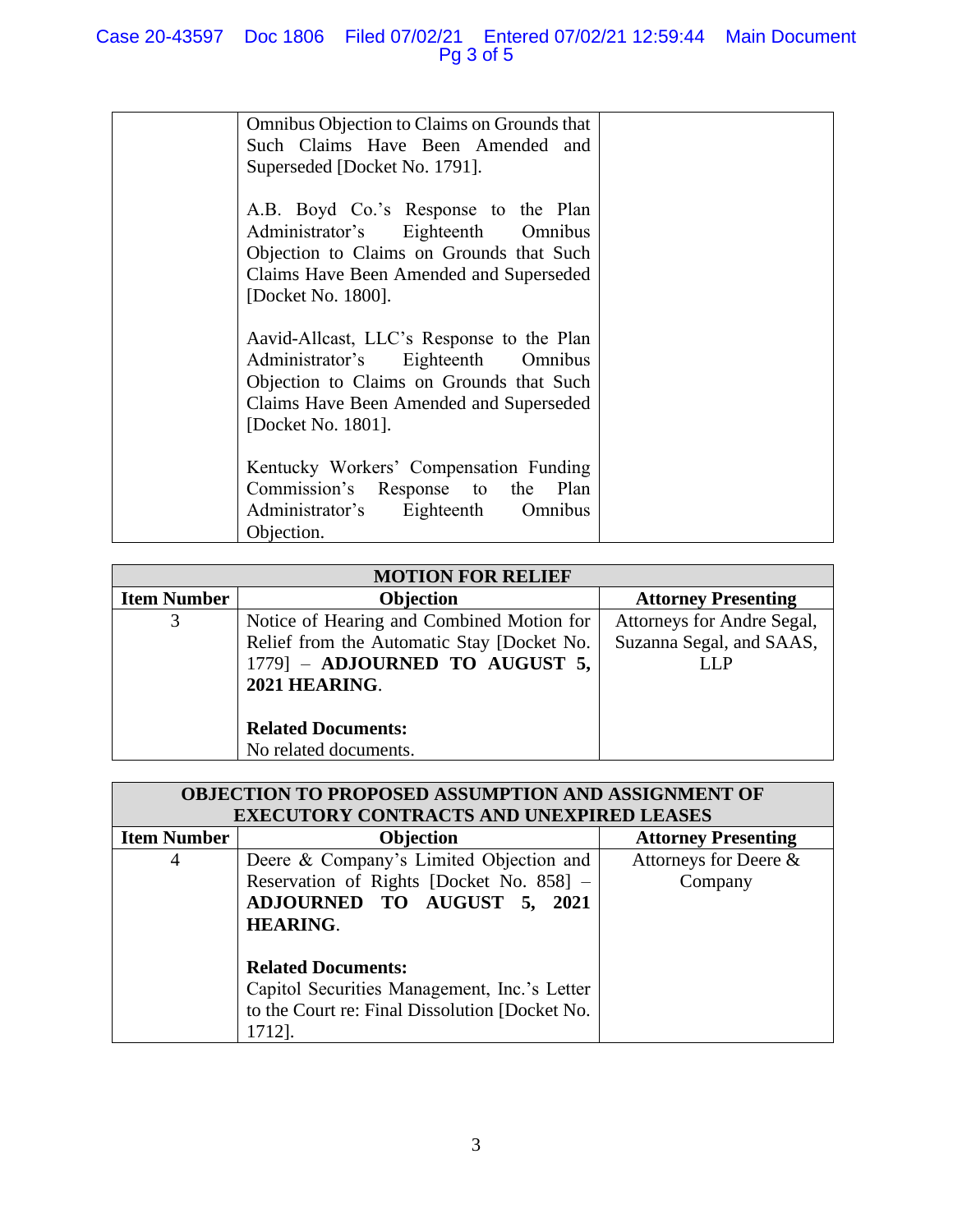# Case 20-43597 Doc 1806 Filed 07/02/21 Entered 07/02/21 12:59:44 Main Document Pg 4 of 5

| <b>APPLICATION</b> |                                              |                            |  |
|--------------------|----------------------------------------------|----------------------------|--|
| <b>Item Number</b> | <b>Application</b>                           | <b>Attorney Presenting</b> |  |
| 5                  | R & R Technologies, LLC's Application for    | Attorneys for $R & R$      |  |
|                    | Allowance and Payment of Administrative      | Technologies, LLC          |  |
|                    | Expense Pursuant to 11 U.S.C. $\S$ 503(b)(9) |                            |  |
|                    | [Docket No. $1664$ ] – <b>WITHDRAWN</b> .    |                            |  |
|                    |                                              |                            |  |
|                    | <b>Related Documents:</b>                    |                            |  |
|                    | Withdrawal of Document [Docket No. 1798].    |                            |  |

[*Remainder of Page Left Intentionally Blank*]